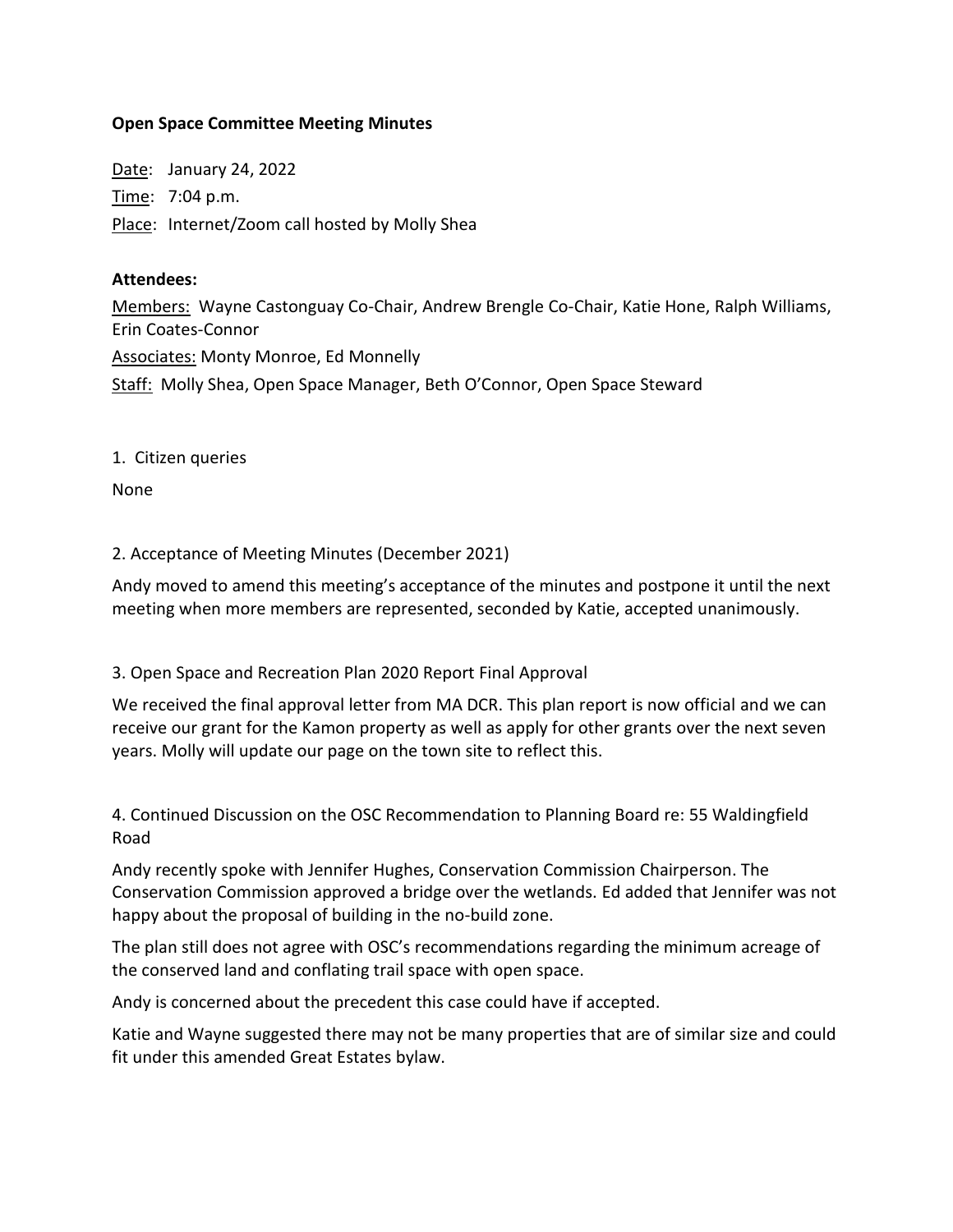Andy questioned whether there are other properties that could be changed to retroactively fit under the Bylaw.

There are still some properties in town that could fall under this amended bylaw, such as the Sisters of Notre Dame and Trustees of Reservations properties, which are much larger.

Ralph is worried that the Friends of Waldingfield are going to sue the town if the Planning Board accepts the plan with the previously-protected 8.8 acres included in the 40%. There's no question that the previously-protected land does not qualify under the Bylaw. Accepting a plan that goes against the bylaw could open the town up for a lawsuit. Ralph thinks the OSC should consider taking a stronger stance on this issue considering this concern. Wayne agreed. The Friends of Waldingfield have made this same argument that Ralph made.

Ralph questioned: are wetlands included in the percentage of land conserved under the Bylaw by other properties like Biolabs and Turner Hill? The Ora attorney has argued that those companies were able to count wetlands in their open space calculations as a reason why Ora should be able to count them as well. Ralph thinks we should confirm. Beth said it is likely too large or of a task to dig into and confirm, but she and Molly will look into it.

Should we re-visit this Bylaw? There was some discussion among OSC members about whether there is any space for interpretation in the language of the bylaw for the Planning Board to accept this plan as is. If they accept it, will it hold up against a lawsuit?

Ralph would like members of this committee to speak with members of the Planning Board about this.

Monty questioned: If the Planning Board believes that a lawsuit is imminent, could they use the Bylaw to reject the plan? Ralph thinks yes, the Planning Board can reject it because they are not allowed to rule against the Bylaw.

Andy suggested that we speak with some members of the Friends of Waldingfield to see if they are planning a lawsuit, although they likely wouldn't share if so.

There is a Planning Board meeting this coming Thursday, January 27<sup>th</sup> and Ora is on the agenda. Molly will send out the agenda to the OSC.

# 5. 161 Topsfield Road Update

Molly updated OSC on this project. Open Space staff met last Thursday to discuss where the project is and what needs to be done to move forward. The ball is in Ethan's court to figure out if it needs to go to Town Meeting on the proposed use.

## 6. Open Space Committee Survey

Molly wants to get to know the OSC members a little better outside of the meetings, so she's sending all members a short survey to complete. She also proposed we could meet up in person for a walk to and talk.